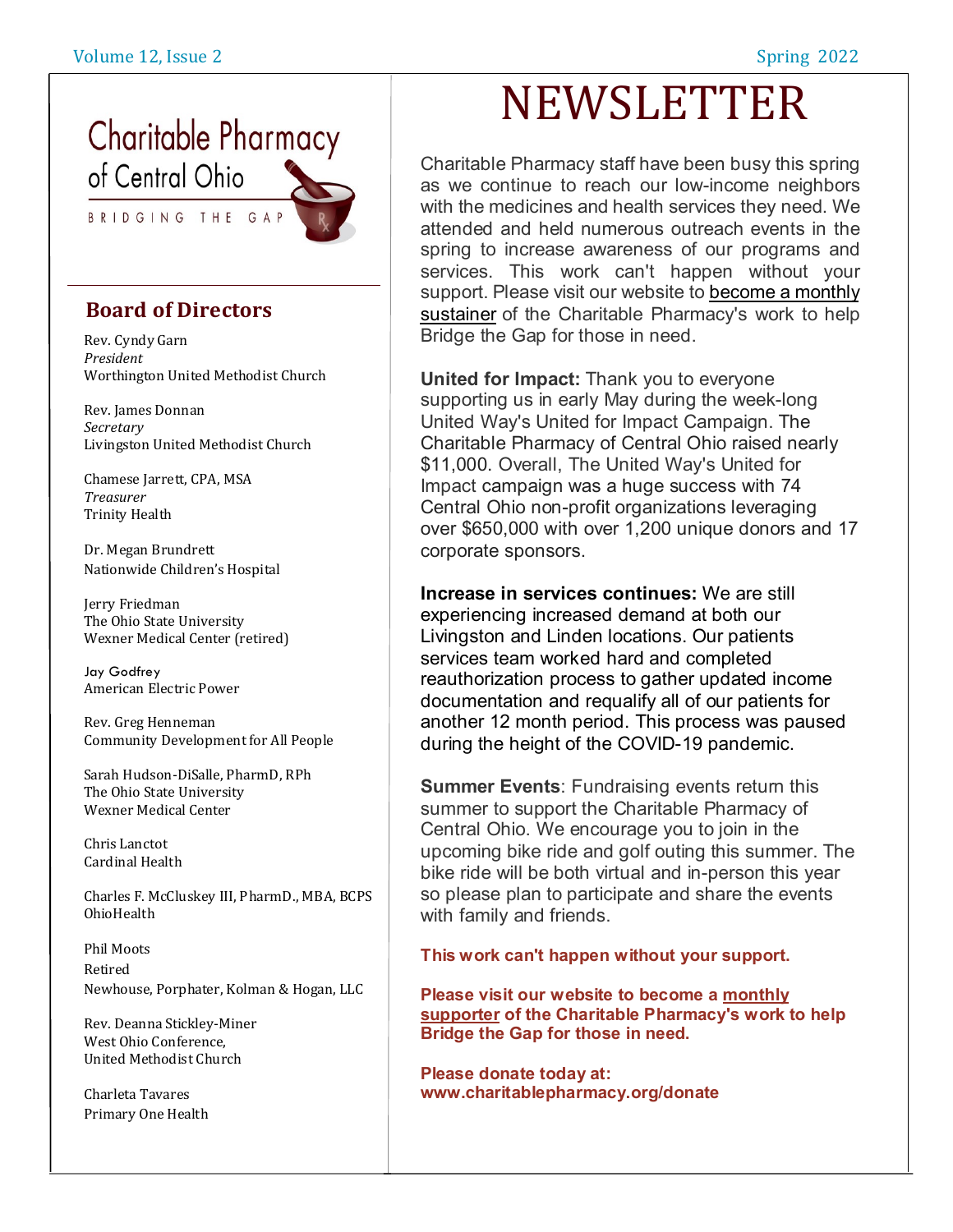#### **Summer Events Return Supporting the Charitable Pharmacy**

#### **5 th Annual Rx Riders Bike Ride to be held July 23rd**



This annual event helps us to provide medication and pharmaceutical services at no cost to vulnerable individuals and families in Franklin County. The ride began in 2017 while Rev. Jim Donnan, of Livingston United Methodist Church, joined friends on a bike ride from Cincinnati to Cleveland and turned it into a one man fundraising campaign inviting friends to support his ride. His effort has now grown to an annual event with around forty riders. This year's ride begins and ends in Bexley with a free lunch and a chance to visit with riders while supporting the Charitable Pharmacy. There is something for everyone with participation options including a virtual component, 35 mile ride and a 60 mile ride. Join the Rx Riders today by registering at: https://charitablepharmacy.org/rxriders

#### **Golf with your friends in the Fore Christ Golf Tournament to Support the Charitable Pharmacy**

The Charitable Pharmacy of Central Ohio is fortunate to again be the designated charity of choice for the Lord of Life Lutheran Church's Fore Christ Golf Tournament. The event is being held this year at the Chapel Hill Golf Course in Mt. Vernon, Ohio. Golfers will enjoy a great day of golfing followed by dinner. The church has a few holes remaining for sponsorship and spots will fill up fast for this popular golf outing. Register at: <https://tinyurl.com/ForeChrist2022>

#### **Support the Charitable Pharmacy by sponsoring a hole and/or registering your golf foursome TODAY!**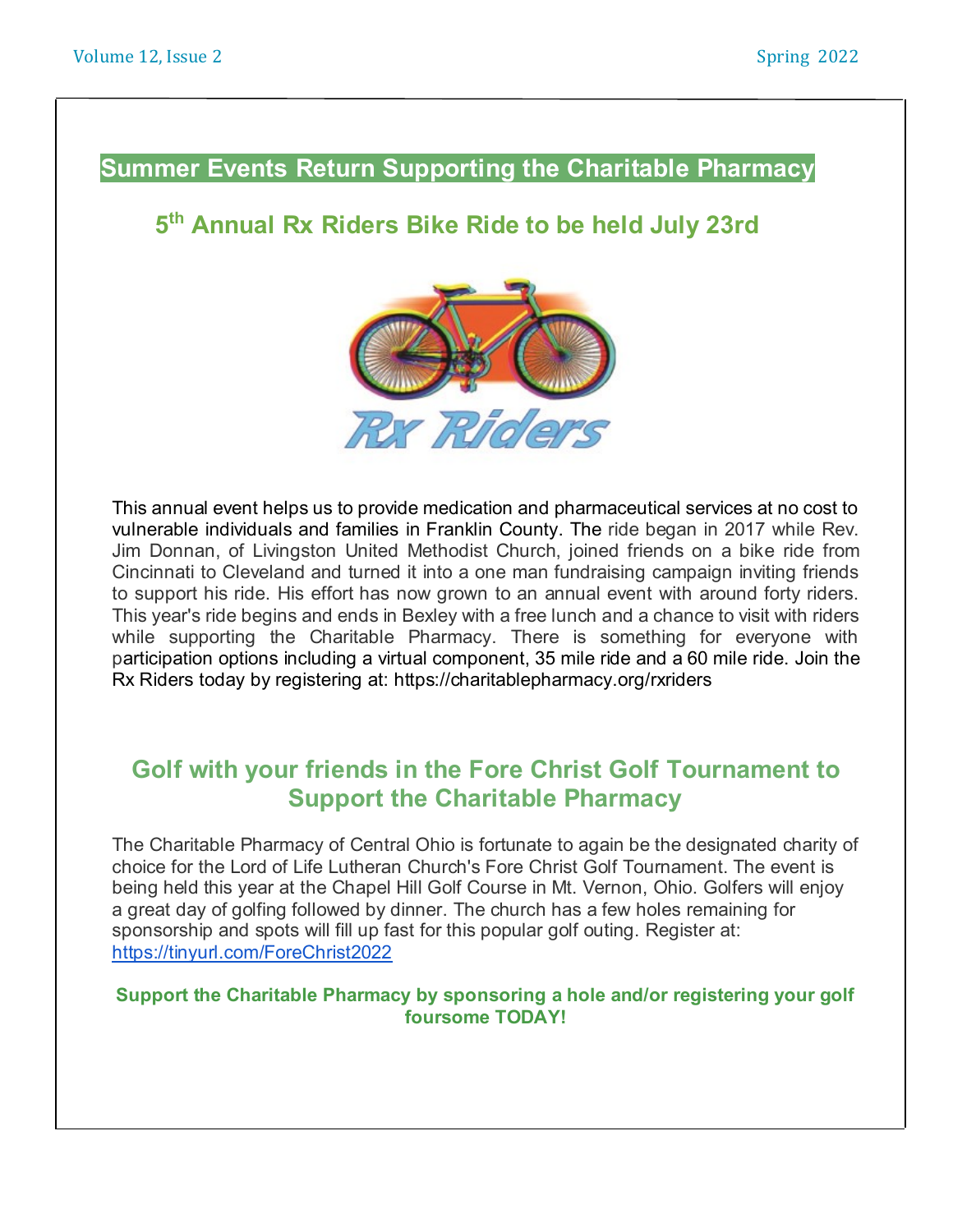## **Resident Led Research Project Presentation: Designing Produce Prescriptions**



Dr. Jameliah Brown, pharmacy resident, presented her research project - Designing Produce Prescriptions to guests from the AstraZeneca HealthCare Foundation.

## **Astra Zeneca staff site visit to the Charitable Pharmacy**



**Pictured L to R: Colleen O'Brien,** Senior Program Manager, AstraZeneca HealthCare Foundation; **R. Taylor Reed**, PharmD, Executive Director, Charitable Pharmacy; **Martha Orzechowski**, Executive Director, AstraZeneca HealthCare Foundation; **Kristen Slangerup**, PhD Scientific Partnerships Medical Director, AstraZeneca US; **Isaac Baez**, Linden Marke Managert; **Von Carter**, CPhT, Patient Engagement, Charitable Pharmacy; **Beth Collier**, LSW, Patient Services Manager, Charitable Pharmacy; **Dr. James Blasetto**, MD, MPH, FACC Patient Engagement Chair, AstraZeneca HealthCare Foundation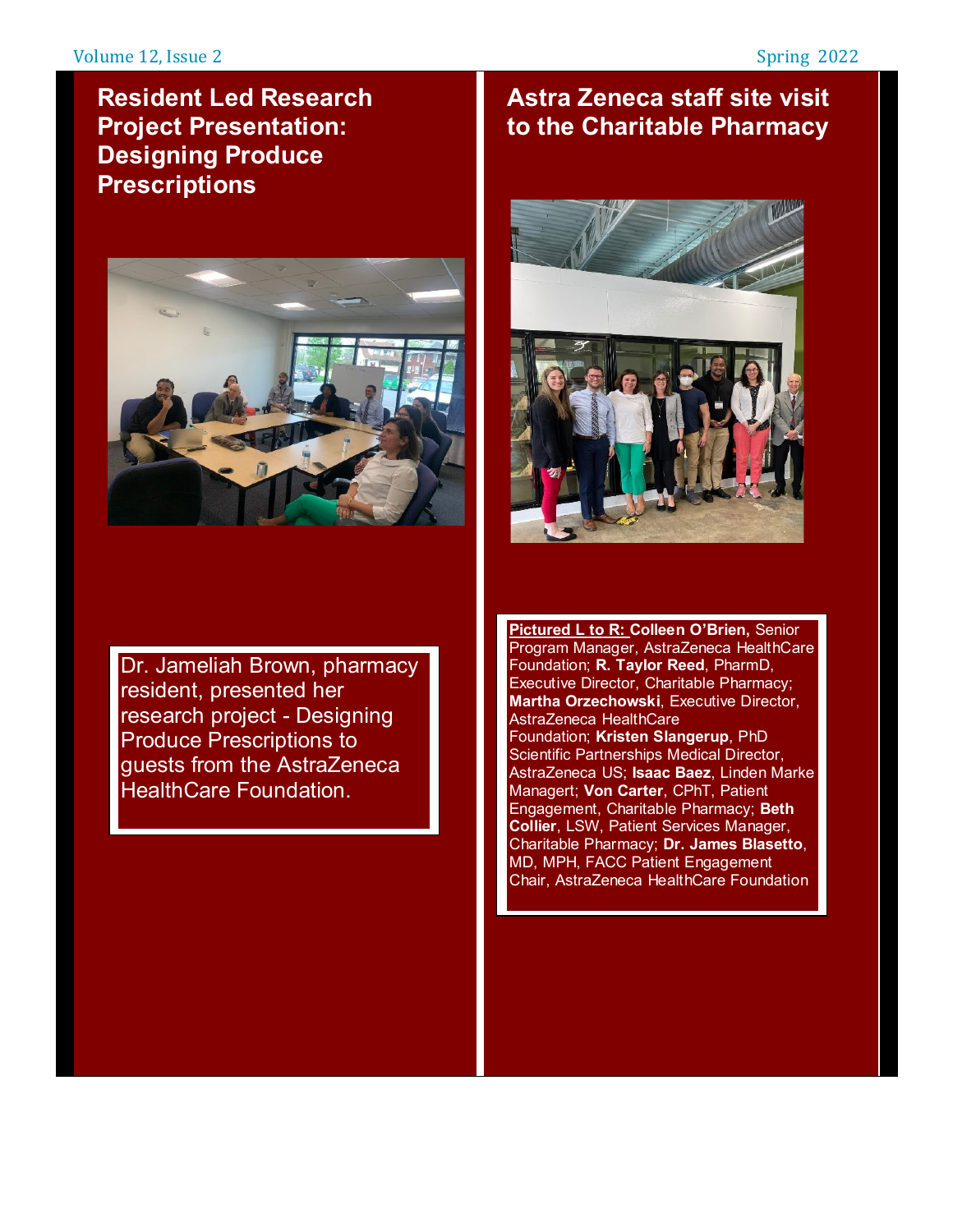#### **Astra Zeneca Cardiovascular Care Program**

Charitable Pharmacy of Central Ohio's Farmacy in the City Heart Health Program makes great strides during year two.

The Charitable Pharmacy has made great strides helping patients with their cardiovascular health thanks to our Farmacy in the City: Cardiovascular Care program funded by the AstraZeneca HealthCare Foundation's Connections for Cardiovascular Health Next Generation program grant. Program services and goals include improving patients' access to fresh produce with prescriptions for fresh food, cooking classes, meal planning ideas, and tools such as body weight scales and blood pressure monitors for patients to use at home to track their progress.

In May, staff from the AstraZeneca Foundation visited our Linden Pharmacy Location. The grant site visit was a great opportunity to celebrate our work and impact on patient's health. 40% of the Cardiovascular Care Health program participants have shown a 5% reduction in body weight between check-in visits. The face to face meeting between our pharmacy staff and AstraZeneca HealthCare Foundation staff showed the daily reality and impact of our work which simply can't completely be reflected in grant reports. Discussions included the real life benefits to our patients in managing blood pressure, gaining access to medicine, setting and achieving goals, having increased access to healthy fresh fruits and vegetables. We appreciate AstraZeneca's support and recognize that we couldn't do this impactful work regarding cardiovascular health without their support.



Pharmacy staff during the Resource Fair at Linden Recreation Center in March. We spoke to many local residents, distributed COVID tests and health information. Staff signed up 25 new patients for health screening appointments for Charitable Pharmacy services.

## **Spring Outreach Events**



Charitable Pharmacy of Central Ohio's information table at the Columus Museum of Art's Art is for Everyone Event in April.